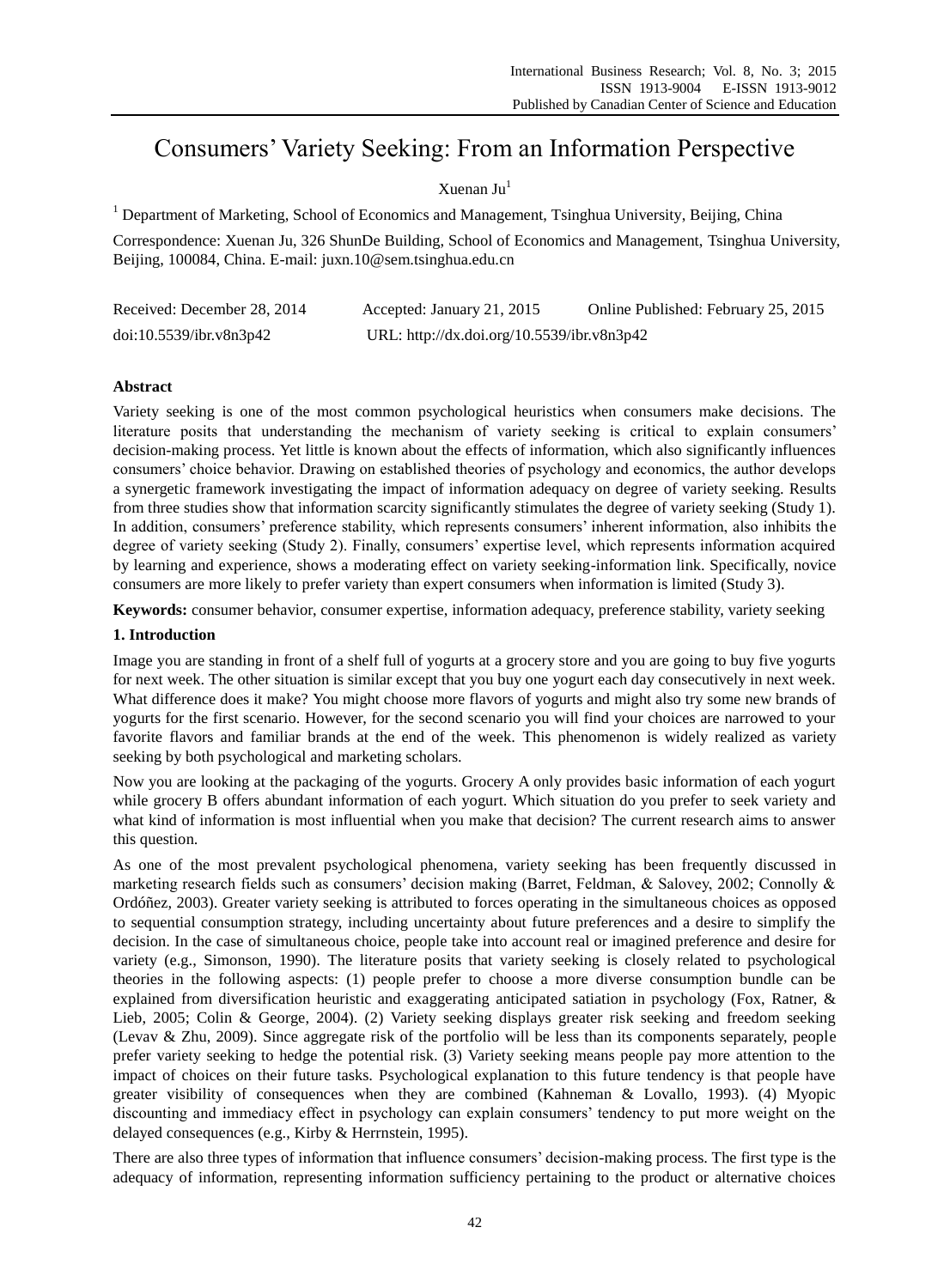(e.g., functionality, design, maintenance, etc.). The second type is consumers' preference toward certain products or brands, which represents consumers' inherent information when they make decisions. This type of information is individual-based and insusceptible to external influences. The last type of information is expertise toward certain products or brands, which can be acquired by learning and experience. These three types of information constitute consumers information resource by which they heavily rely on to make decisions on the point of purchase. Besides the categories of information, the information asymmetry between consumers and sellers also influences consumer decisions significantly. On the one hand, sellers possess full information of their products but release partial information to consumers in order to increase sales and profits. In response to this asymmetry, consumers tend to lower their expectation to the quality/functionality of the whole market and hence reduce willingness to pay for the products. Hence, information asymmetry puts a downward pressure on price and market size. In summary, the nature, quality, and adequacy of information play an important role in almost every aspect of consumers' decision making.

While the marketing literature has long highlighted the importance of variety seeking in understanding decision-making process (e.g., Newell, Lagnado, & Shanks, 2007; Simonson, 1993), this issue has received little attention from the perspective of information adequacy. In this paper, the author provides new insights into the variety-information gap in consumer behavior by examining the choice of variety seeking under different information conditions. The author proposes that information scarcity will stimulate the tendency of variety seeking; secondly, established preference would inhibit the degree of variety seeking. At last, the author proposes that consumer expertise acts as a moderator on variety seeking – information relationship. More specifically, novice consumers are more likely to prefer variety than expert consumers when information is limited.

The author begins by describing the theoretical background of variety seeking and linking this research stream with information literature. Next, the author develops research hypotheses. The author then describes three studies to test the hypothesized relationships and present the results. Finally, the author discusses the findings and their implications, consider limitations of the current study, and identify areas for future research.

## **2. Literature Review and Hypotheses Development**

The author organizes literature review and develops hypotheses accordingly in the following three parts. The first part concerns the effect of variety seeking, which include diversification heuristic and the underlying mechanism of variety seeking. The second part focuses on information theory that rooted in market communication literature. The last part reviews the researches pertaining to consumers' expertise level and its consequences on variety seeking.

Variety seeking is hardly a new concept in marketing researches, especially to consumer behavior researches (McAlister & Pessemier, 1982). Simonson (1990) defines the effect of variety seeking as the tendency to choose more diversity during simultaneous than during sequential choice. Because people take into account real or imagined preference interactions between goods when choose simultaneously. Meanwhile there is a prevailing tendency that people prefer to take "one bite on every product", thus overall desire for variety is sort of human nature. Although firms can benefit from occupying more market segments by providing various products, variety may still backfire because consumers tend to give up studying the overload information (Gourville & Soman, 2005; Chernev, 2003). Extensive researches also show that variety seeking closely relates to other domains of consumer behavior such as impulse buying, ethical behavior, cultural studies (Punj 2011; Van Trijp, Hoyer, & Inman, 1996; Kim & Drolet, 2003). The understanding of variety seeking is also deepened from extending the research contexts into emerging markets (e.g., Grünhagen, Dant, & Zhu, 2012) and various purchasing situations (Choi, Kim, & Yi, 2006). One representative example is that people will prefer more equal mixes of virtues and vices when making simultaneous, as opposed to sequential, choices (Read, Loewenstein, & Kalyanaraman, 1998). In this case, the combination of vices and virtue can be interpreted as a more various bundles compared to an isolation choice. Researches also connect variety seeking with business strategies such as positioning and pricing (Sajeesh & Raju, 2010).

The literature explains the mechanism of variety seeking from both psychological and behavioral perspectives. First, consumers prefer a more diverse consumption bundle because of exaggerated anticipated satiation and diversification heuristic. As Read and Loewenstein (1995) suggest, the tendency to choose more diverse sequences of consumption in simultaneous choice results in part from a tendency to exaggerate anticipated satiation, and in part from a diversification heuristic that is evoked when a decision is framed as a portfolio choice. Secondly, variety seeking is also a result of greater risk seeking. A diverse consumption bundle consists of new products or brands that consumers have not chosen before. Therefore, consumers are more likely to seek variety if they are aware of the potential risks. The third explanation about variety seeking concerns the idea that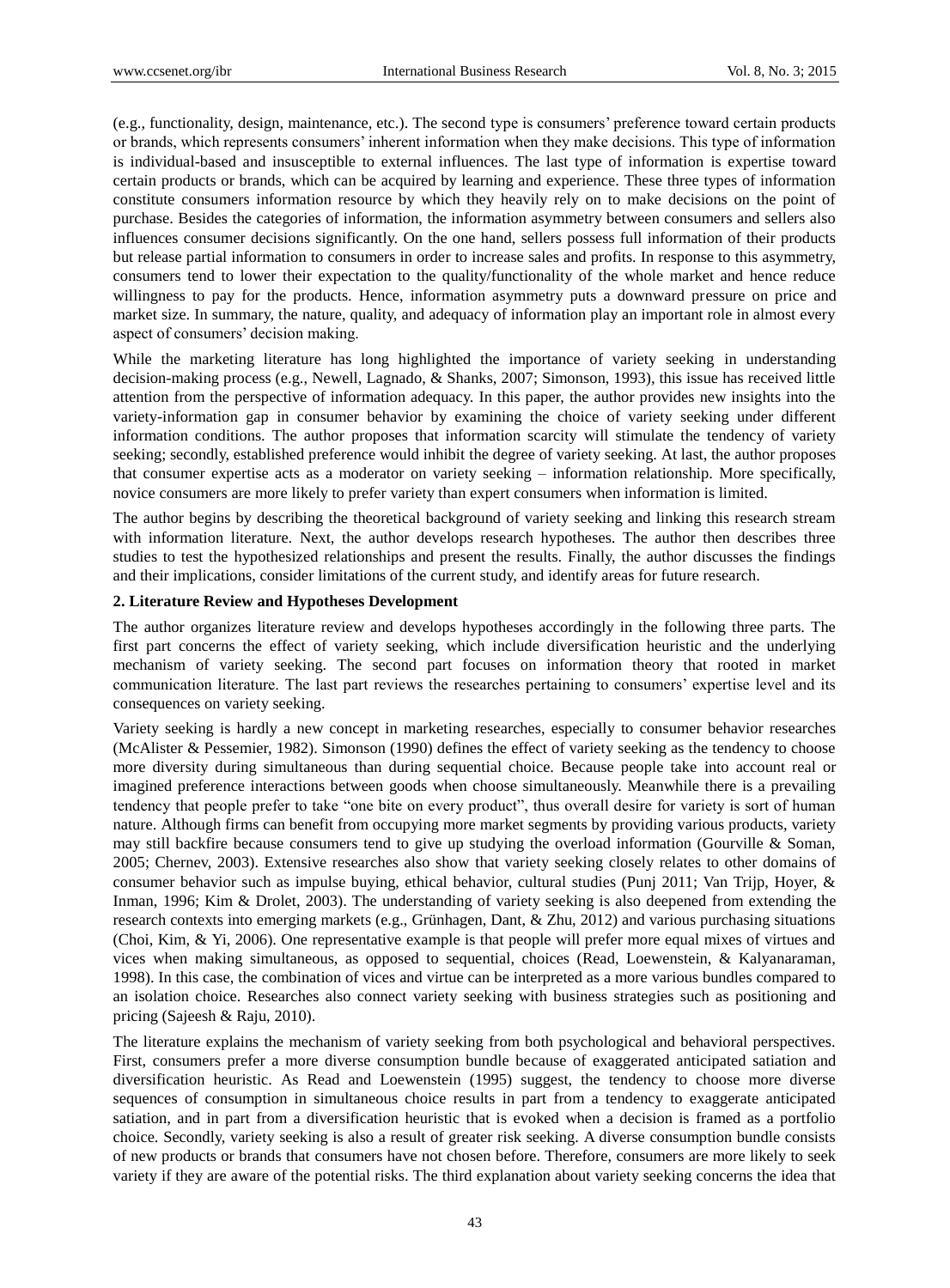aggregate risk of the portfolio will be less than its components. Kahneman and Lovallo (1993) find that the increased risk-taking observed in simultaneous choice occurs because people recognize that each risky choice will be combined with others, and that the aggregate risk of the portfolio will be less than that of its components. Meanwhile, on simultaneous condition, consumers tend to pay more attention to the impact of choices on their own future tasks, which cause relatively greater visibility of consequences when choices are combined.

In paper "The Market for Lemons" Akerlof discusses mainly on the uncertainty caused by asymmetric information. The author claims that in many product categories, buyers and sellers typically have asymmetric information. Sellers have private product information that buyers may not share, and vice versa. Such information asymmetry may lead to market failure. Further literatures articulate this information structure from a game theory perspective. As a matter of fact, the asymmetry of information is two-sided. On the one hand, consumers cannot obtain the real information about product attributes like quality, legality, performance and so on. On the other hand, sellers always are trying to know consumers' characteristics and preferences to better fit their consumption situation. Therefore from the information perspective, the transactions between consumers and sellers can be concluded as dynamic games with incomplete and imperfect information.

Existing studies mainly focus on the characteristics of information and two-sided interaction between sellers and consumers (e.g., Alba & Hutchinson, 2000). However, the adequacy of information that consumer perceived and its consequences on consumption still have great potential to explore. The author predicts that the adequacy of information plays an important role on consumers' decision on variety seeking. People who receive less information are more sensitive to uncertainty and potential risk. Consequently they will choose high variety consumption bundles. Compared to external information, consumers' preferences stability toward products/brands are inherent and persistent (Hsee, 1996). Under the influence of loyalty and inertia, preference stability reflects consumers' internal and unsusceptible information (Bettman, Luce, & Payne, 2008). Therefore, the author chooses established preference stability to represent internal information and proposes that stable preferences inhibit consumers to pursue variety. Based on the variety seeking effect and information influence, the author hypothesizes that:

**H1:** Information scarcity will stimulate the tendency of variety seeking; consumers get low information will show a higher tendency to pursue variety than high information group.

**H2:** Preference stability will inhibit the degree of variety seeking. Consumers who show high stability of preferences will display a lower degree of variety seeking compared to low stability consumers.

The other kind of consumers' internal information is reflected in expertise level. Different from preference stability, expertise level can be acquired through learning and experience. Therefore, expertise level is internal but susceptible information that influence consumers' decision-making process. Market communication studies indicate that consumer-generated review is the one of the most influential types of independent information (Chen & Xie, 2008). The new trend of consumer-generated review extends its effects by combining online and offline communication (e.g., Smith & Zook, 2011). A growing number of researches also investigate information adequacy from the perspective of social network and relationship communication (e.g., Finne & Grönroos, 2009). Compared to traditional offline word-of-mouth effect, online consumer reviews obtain greater power and faster spread speed (Zhang, Ye, Law,  $\&$  Li, 2010). The other type of information generated by market communication comes from producer side. How firms use different marketing strategies to communicate product information to consumers is an important research streams regarding information disclosure strategies (Shapiro & Varian, 2013).

Consumer expertise is another critical factor by which consumers making purchase decisions, negotiating prices, and evaluating potential risks (Maheswaran, 1994). Alba & Hutchinson (1987) find that experts are more able than novices to infer intended product benefits from technical information and to infer likely technical causes of claimed benefits. At the same time, experts are better at correctly understanding product attributes based on the available information offered by the seller. Combining the market communication theories, Bickart and Schindler (2001) suggests that seller-created product information is more useful to more sophisticated consumers (i.e., experts) while consumer-created product information can help less-sophisticated consumers (i.e., novices) in finding their best-matched products. Thus, a main difference between experts and novices consumers is the way they use obtainable information from market communication process, even the information content stays the same. Based on the above discussion, the author proposes that:

**H3:** Expertise level of consumers will display a moderating effect on variety seeking when information is limited. Thus, novice consumers are more likely to prefer variety as oppose to expert consumers.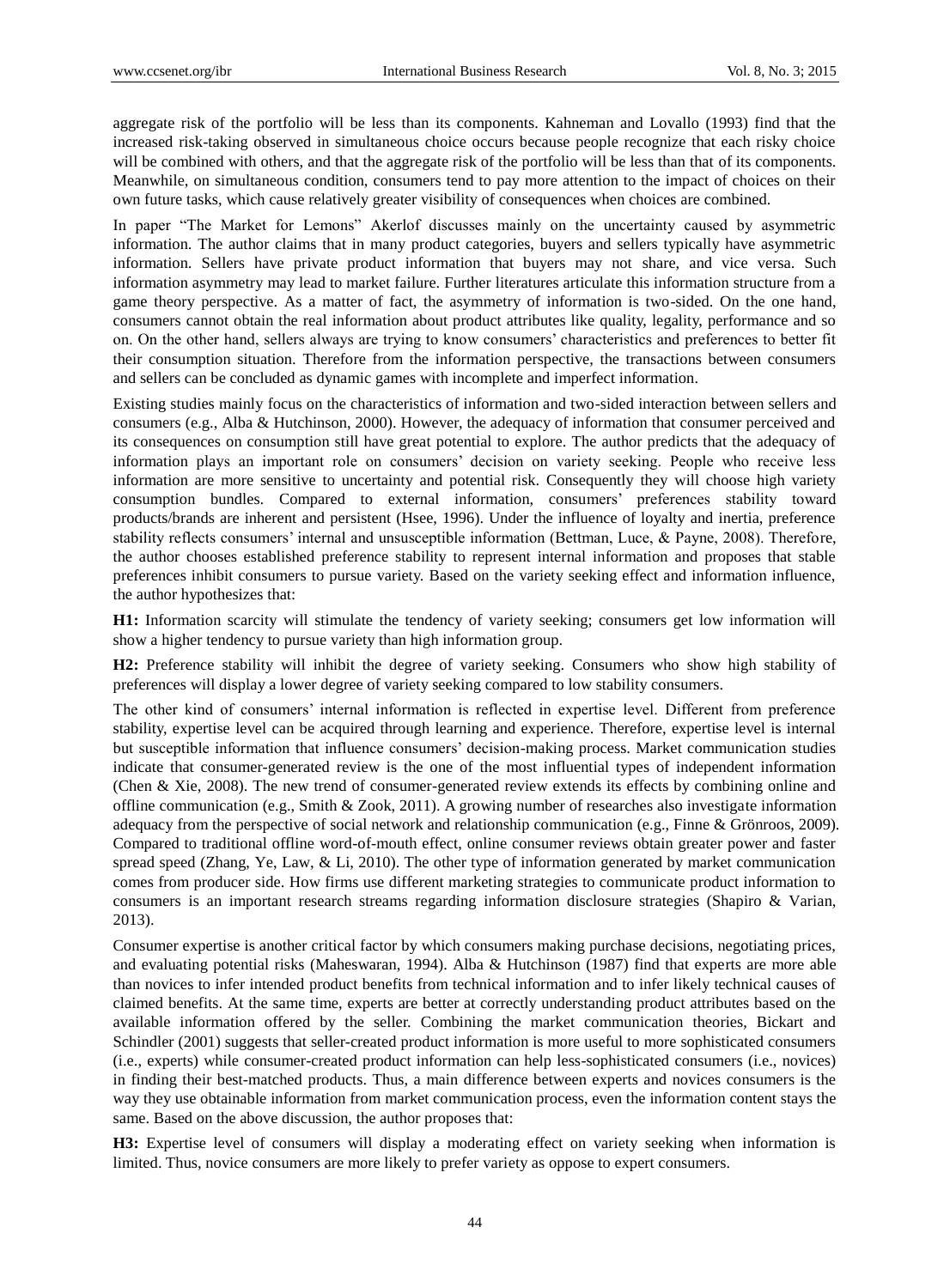## **3. Experimental Studies**

## *3.1 Study 1: Variety Seeking and Information Level*

Study 1 aims to test H1 and H2. H1 claims that information scarcity will stimulate the tendency of variety seeking; consumers get low information will show a higher tendency to pursue variety than high information group. In addition, H2 proposes that preference stability will inhibit the degree of variety seeking. Consumers who possess high stability of preferences will display a lower degree of variety seeking compared to low stability consumers.

## 3.1.1 Method

*Participants:* 100 Tsinghua University students were asked to complete a one-page questionnaire. 93 completed all questions, and only these respondents' data are reported below.

*Procedure:* Respondents received a one-page questionnaire with questions measuring information and preferences. They were told that school's training center would provide one functional beverage to each consumer every day. The beverages are free and each member of this training center could get one drink out of seven types of functional beverages. There are two version of questionnaire: high-information version and low information version. They are organized as follows:

| Attributes    | <b>FULL INFO</b> | PARTIAL INFO |
|---------------|------------------|--------------|
| 1. Flavor     | ✓                | V            |
| 2. Origin     | ✓                | V            |
| 3. Ingredient | ✓                | ✓            |
| 4. Freshness  | V                | ✓            |
| 5. Function   | V                |              |
| 6. Nutrition  | ✓                |              |
| 7. Brand      | V                |              |
| 8. Promotion  | ✓                |              |
| 9. Popularity | ✓                |              |

Table 1. Comparison of information adequacy between two groups

Half of the participants got the simultaneous condition in which they were asked to choose three beverages at the same time for the next three days of training. The other group of participants was asked to choose one beverage each day and choose three times sequentially. All of the respondents were asked to evaluate the perceived sufficiency of information (1=*definitely not enough* to 9=*definitely yes)* and the preference to seven kinds of functional beverages (1=*definitely dislike* 9=*definitely like*). 100 students were randomly get one of the two versions of questionnaire. For each of the two items, participants responded on a nine-point scale ranging from 1=*definitely not* to 9=*definitely yes*.

3.1.2 Results



Manipulation check

Figure 1. Perceived information adequacy evaluated by research participants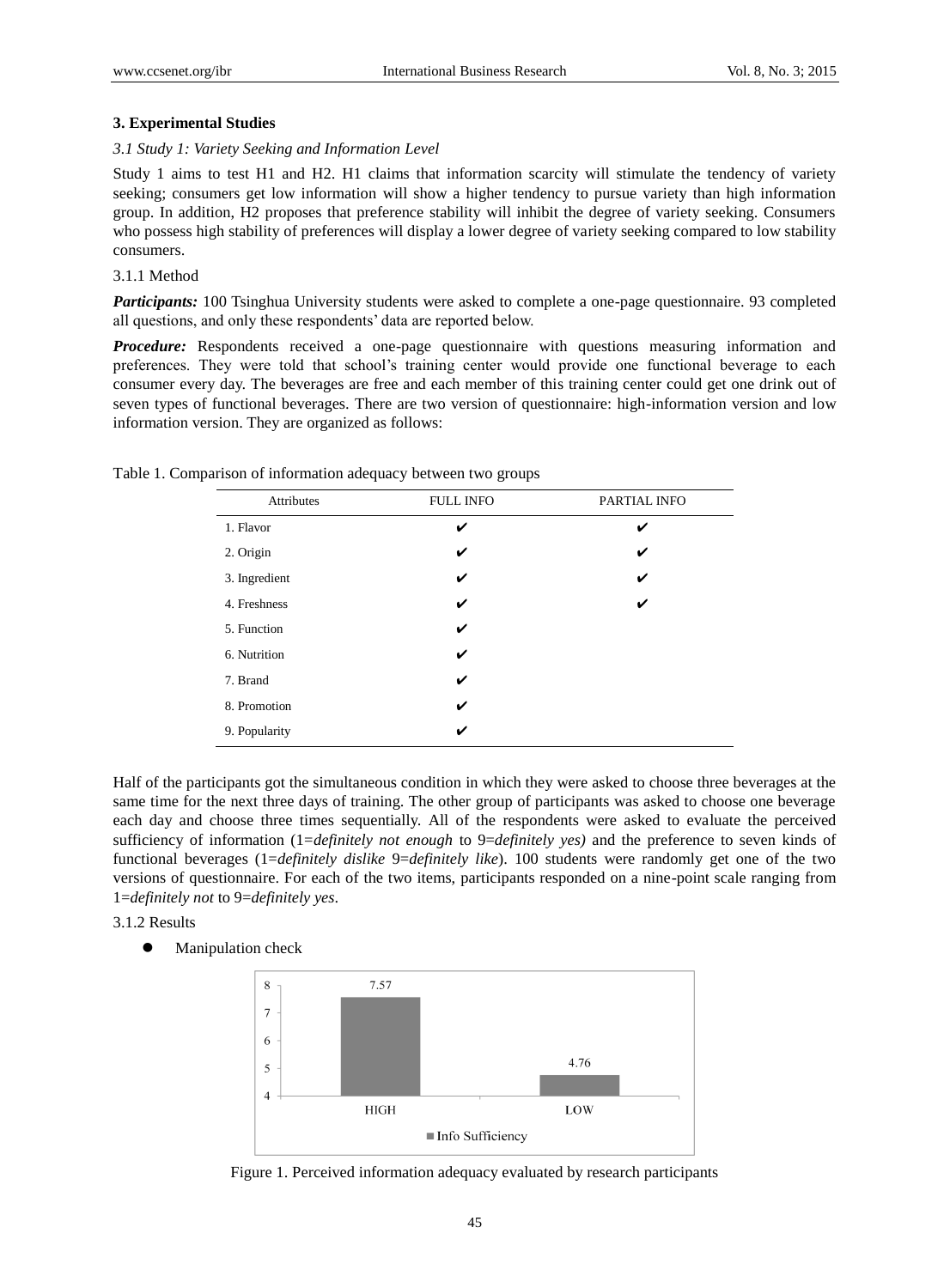The mean of perceived information sufficiency of high information group is 7.57 and the mean of low information group is 4.76. Result of the independent *t*-test indicates that the perceived information sufficiency of high-info group is significantly higher than low-info group  $(t = 11.61, p < 0.001)$ . The manipulation of different information size is successful.

Main Effects

The author classifies the degree of variety seeking according to the number of different beverages each participant chose. Specifically, participant who chose three types of beverages are classified as high variety seeking (H=3). Participants chose two different beverages among three choices are classified as middle variety seeking (M=2) and participants made identical choices among three times are classified as low variety seeking (L=1). The average level of variety seeking for the low information group (2.72) is significantly greater than high information group (2.44). Thus people who get scarce information tend to choose more diversely than sufficient group. Therefore, the main effect (H1) is supported.

Graphic Description

Figure 2 provides detailed information about the level of variety seeking on each condition. SIM stands for choosing three beverages simultaneously while SEQ stands for choosing sequentially. Blue group receives high information while red group receives limited information. Table 2 shows that (1) low-information group (blue) shows higher variety seeking compared to high information group (red), and (2) variety seeking of simultaneous choices (SIM) conditions are greater than making sequential decisions (SEQ).



Figure 2. Variety seeking by high/low information adequacy (in percentage)

In PASW software the author uses chi-square statistic to analyze the data. Consistent with H1, subjects in the high-information condition were significantly less likely to select different items than those in the low-information condition. The chi-square comparing these two conditions (High vs. Low) is 7.90 ( $df = 2$ ), which is statistically significant ( $p = 0.02$ ). Similarly, in all information conditions subjects who made choices sequentially were less likely to select variety than subjects who simultaneously made multiple choices for sequential consumption. The chi-square of variety seeking compared SIM/SEQ condition is 5.51 (*df* =2), which is also highly statistically significant ( $p < 0.01$ ).

### *3.2 Study 2: Variety Seeking and Preference Stability*

H1, which claims that information scarcity stimulates variety-seeking effect, is supported in study 1. In Study 2, consumers' inherent information, preference stability, is taken into consideration. The author predicts that the preference stability will play an important role in information adequacy and variety seeking such that:

- i. Consistent with Hypothesis 1, information scarcity stimulates the tendency of variety seeking; consumers get low information show a higher tendency to pursue variety than high information group (support H1).
- ii. Preference stability inhibits consumers seeking variety. Consumers who show high stability of preferences display a lower degree of variety seeking compared to low stability consumers (support H2).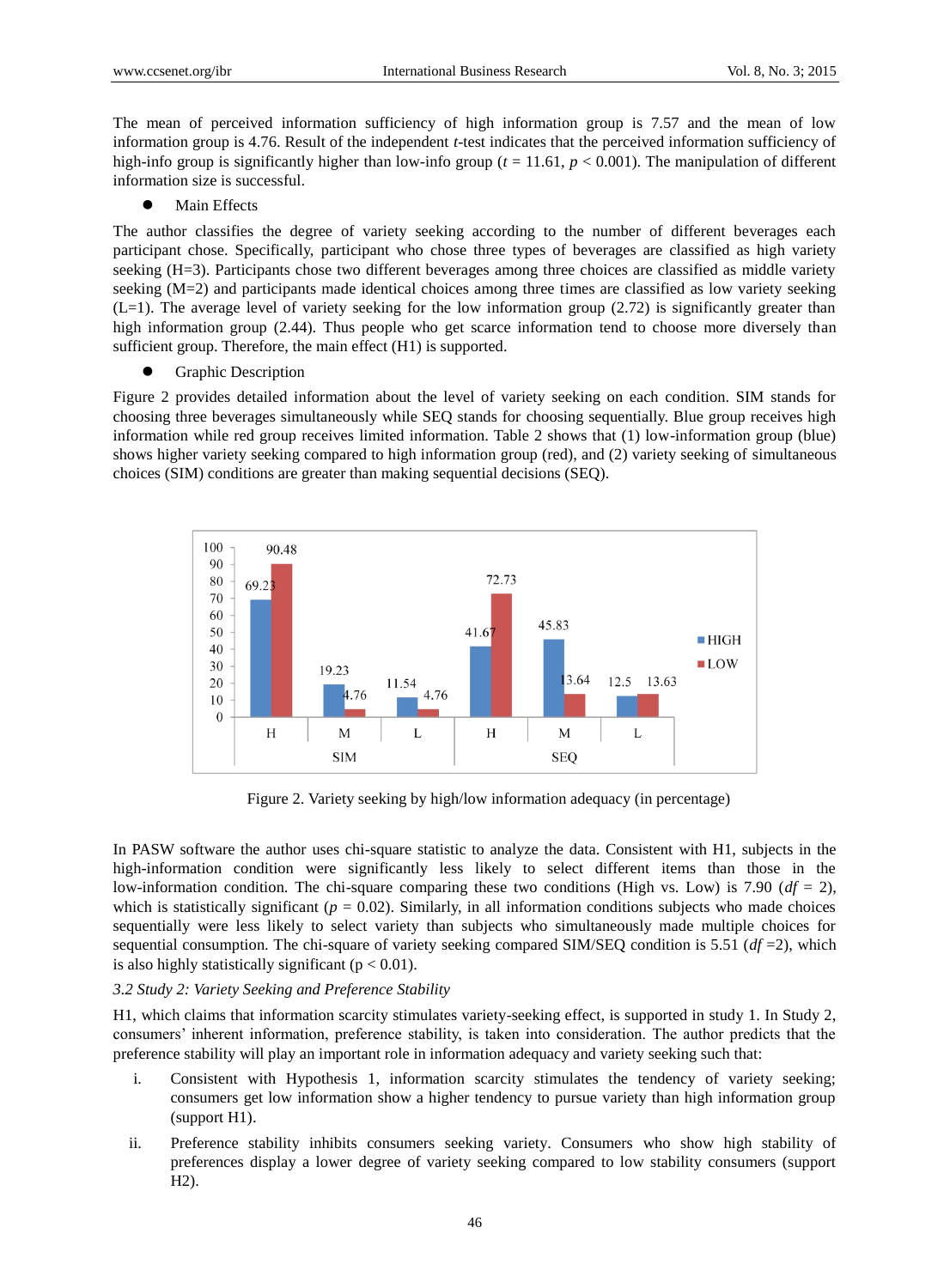#### 3.2.1 Study 2A. Experimental Perspective

The author uses the same data from Study 1 to conduct the ensuing empirical analysis. All participants are required to evaluate their preferences towards all of the seven beverages in three consecutive days. Participants show consistent preferences (changes below the median) are classified into high stability group while participants show different preferences in three days are classified into low stability group (changes above the median). The variables are organized as follows:

#### Table 2. Variables in study 2

| Variables                   | Condition I           | Condition II                    |
|-----------------------------|-----------------------|---------------------------------|
| <b>Information</b>          | High (abundant info.) | Low (scarce info.)              |
| <b>Preference stability</b> | High (blue)           | Low $(\text{red})$              |
| <b>Variety Seeking</b>      | $High (H=3)$          | Middle ( $M=2$ ); Low ( $L=1$ ) |



Figure 3. Variety seeking by established preference stability (in percentage)

Figure 3 indicates the impact of preference stability on the information-variety seeking link. Consistent with Study 1, the percentage of high variety seeking level in low-information group is greater than high-information group for both high-stability (blue) and low-stability (red) groups. The second hypothesis is supported that the consumer tends to choose more diverse consumption bundle when information is limited. Also, people who have high stability of preferences show a lower tendency to prefer variety opposed to low-stability consumers, in support of H2.

In PASW software the author used chi-square to analyze the data of study 2. In information condition (High vs. Low), statistics show a significant high propensity on variety seeking in low-info group compared to high-info group  $(\chi^2 = 4.82, p < 0.01)$ . Meanwhile, in preference stability condition (High vs. Low), comparison of the effect of variety seeking is also significant ( $\chi^2$  = 5.45, *p* = 0.07).

3.2.2 Study 2B. Robustness Check: A Modeling Perspective

In this section the author adopts a choice model to evaluate the numerical coefficient that information level, choice mode (SIM vs. SEQ) and preference influences on variety seeking level. Since the degree of variety seeking is measured as the different types of beverages that participants chose, depend variable only have three results: low variety seeking  $(L=1)$ , middle variety seeking  $(M=2)$ , and high variety seeking  $(H=3)$ . Thus, the degree of variety seeking should be considered as a discrete variable. Hence, a choice model is appropriate for the following analysis.

The dependent variable in the choice model: variety-seeking level is considered as discrete data. Therefore high-variety, middle-variety and low-variety are no longer considered being specific numbers but discrete choices. Consistent with H1 and H2, the coefficient of information is significantly negative  $(-0.5395, p = 0.02)$ and the choice mode became significant as well  $(-1.9736, p = 0.07)$ . This result confirms the main effect that information scarcity significantly stimulate variety seeking.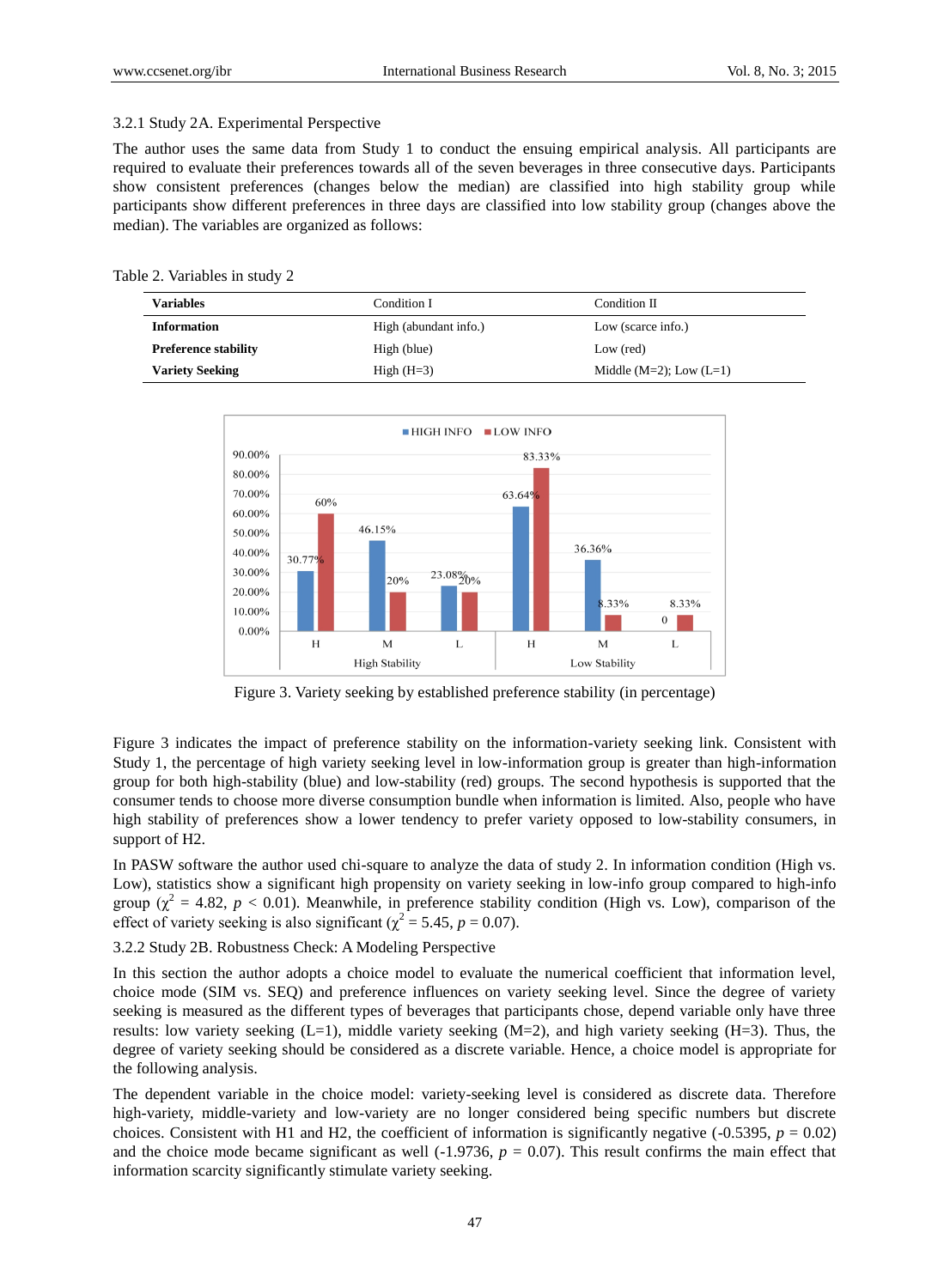# *3.3 Study 3: Expertise Level and Variety Seeking*

Results of Study 1 and study 2 have shown that information scarcity would stimulate variety seeking and low information group is more likely to choose high-variety level as opposed to high-information group (hypothesis 1). In addition, people who have high preference stability prefer to choose low-variety bundle (hypothesis 2). Study 3 aims to test the third hypothesis that the expertise level could also influence consumers' decision on variety seeking. The author predicts that in study 3,

- i. Consistent with Hypothesis 1, consumers receiving scarce information will show a higher tendency to pursue variety than high information group.
- ii. Expertise level of consumers will display a moderating effect on variety seeking when information is limited. Thus, novice consumers are more likely to prefer variety as oppose to expert consumers. (H3)

# 3.3.1 Method

*Participants:* 100 Peking University students were asked to complete a one-page questionnaire. 96 participants completed all questions, and only these respondents' data are reported below.

*Procedure:* Respondents received a one-page questionnaire with questions measuring information, preference and expertise level. Similar to Study 1, they were told that a training center would provide one functional beverage to each consumer every day. The beverages are free and each member of this training center could get one drink out of 7 types of functional beverages. The questionnaires contain to types: high-information version and low information version.

Table 3. Variables in study 3

| <b>Variables</b>       | Condition I         | Condition II           |
|------------------------|---------------------|------------------------|
| <b>Information</b>     | High                | Low                    |
| Preference             | High                | Low                    |
| <b>Expertise Level</b> | High (above median) | Low (below median)     |
| <b>Variety Seeking</b> | High(2)             | Middle $(2)$ Low $(1)$ |

Half of the participants get the simultaneous condition in which they were asked to choose 3 beverages at the same time for the next three days of training. The other group of participants was asked to choose one beverage each day and choose three days sequentially. All of the respondents were asked to evaluate the perceived sufficiency of information (1=*definitely not enough* to 9=*definitely yes)* and the preference to seven kinds of functional beverages (1=*definitely dislike* 9=*definitely like*). Then they were asked to evaluate their seriousness about their choices (*1=definitely random; 9=definitely serious*) and the expertise level about functional beverages (1=*completely unfamiliar;* 9=*definitely expertise*). 100 students were randomly get one of the four versions of questionnaire. For each of the two items, participants were asked to ranging on a 9-point from 1=*definitely not* to 9=*definitely yes*.

3.3.2 Results

• Manipulation Check



Figure 4. Perceived information adequacy evaluated by participants in study 3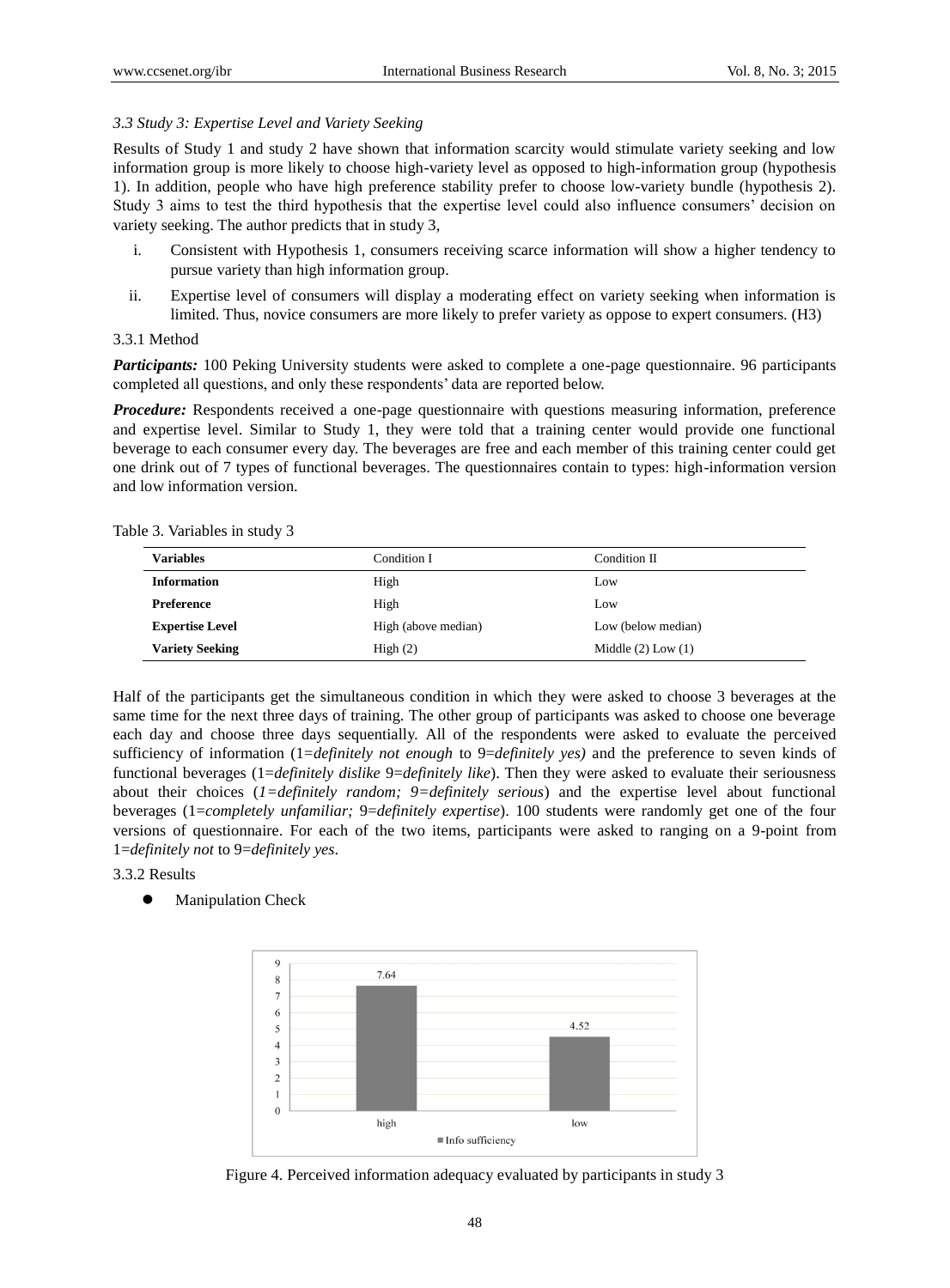The mean of perceived information sufficiency of high information group is 7.64; while the mean of low information group is 4.52. The result of independent *t*-test indicates that the perceived information sufficiency of high-info group is significantly higher than low-info group ( $t=14.44$ ,  $p < 0.001$ ). The manipulation of different information sizes is successful.



Main Effect

Figure 5. Variety seeking and information adequacy in study 3 (main effect)

Hypothesis 1 is supported in Study 3 again, that the variety seeking could be stimulated by limited information. In this case, the difference on variety level increased from 2.17 (high information) to 2.49 (low information) significantly. ( $t = 3.211$ ,  $p = 0.04$ ).



Figure 6. Variety seeking and consumers' expertise level (H3)

Figure 6 shows that the difference of variety seeking between high-expertise level and low-expertise level is significant. High-expertise level consumers are more confident about their choices and consequently show a low degree of variety seeking, relative to low expertise-level consumers ( $t = 2.27$ ,  $p = 0.01$ )

#### *3.3 Alternative Explanation: Serious or Random Choice?*

One critical question regarding this experimental design is that consumers prefer variety whether out of serious consideration or from random thoughts. If they all treat their choices (in this case, beverages) casually, then the high variety level has nothing to do with expertise nor information. In order to check this possibility, the participants were asked to identify the certainty of their choices (1= *completely random*, 9 = *completely serious*). Figure below shows the different level of seriousness between high/low expertise groups.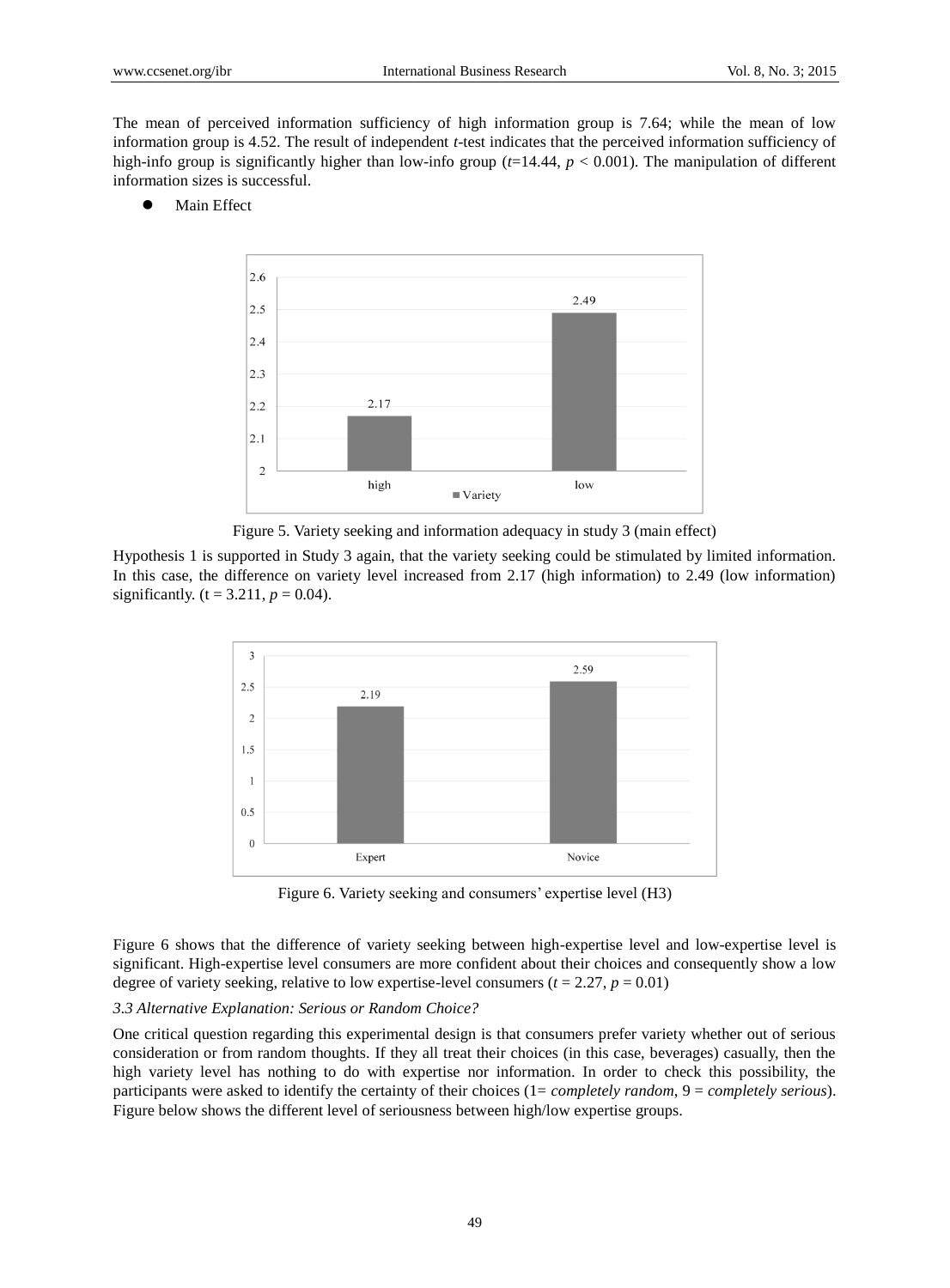

Figure 7. Seriousness of choice in high/low expertise level

The level of seriousness between high expertise level (5.46) and low expertise level (5.27) groups are close to each other  $(p = 0.57)$ . Therefore, the alternative explanation about choice seriousness can be excluded.



Figure 8. Interaction of expertise level, information adequacy, and variety seeking

Figure 8 comprehensively shows the interaction effects of information adequacy, expertise level and variety seeking. Consistent with study 1, under low-information condition, variety seeking is significantly higher in both expertise levels ( $p = 0.02$ ). Meanwhile, low-expertise consumers are more likely to choose a diverse bundle than high-expertise consumers ( $p = 0.04$ ).

#### **4. Discussions and Implications**

Both marketing researchers and practitioners realize the prevalence of variety seeking and aims to explore its potential on influencing and predicting consumer behavior. However, this famous psychological phenomenon receives little attention from an information perspective. As a matter of fact, the information, from both external environment (provided by producers) and consumers' internal characteristics (e.g., preference stability and expertise level) are high influential to the degree of variety seeking. Therefore, it is necessary and highly valuable to study this research gap by examining the impact of information on variety seeking. Based on experimental results from three studies, this paper theoretically develops and empirically examines the significant impacts of information adequacy on variety seeking. Study 1 indicates that information scarcity stimulates the tendency of variety seeking, in support of H1. Study 2 confirms that consumers' preference stability would inhibit the degree of variety seeking. In addition, study 3 shows that the expertise level act as a moderating effect on variety seeking when information is limited. More specifically, novice consumers are more likely to prefer variety than expert consumers when information is limited. All of three hypotheses were supported by experimental studies.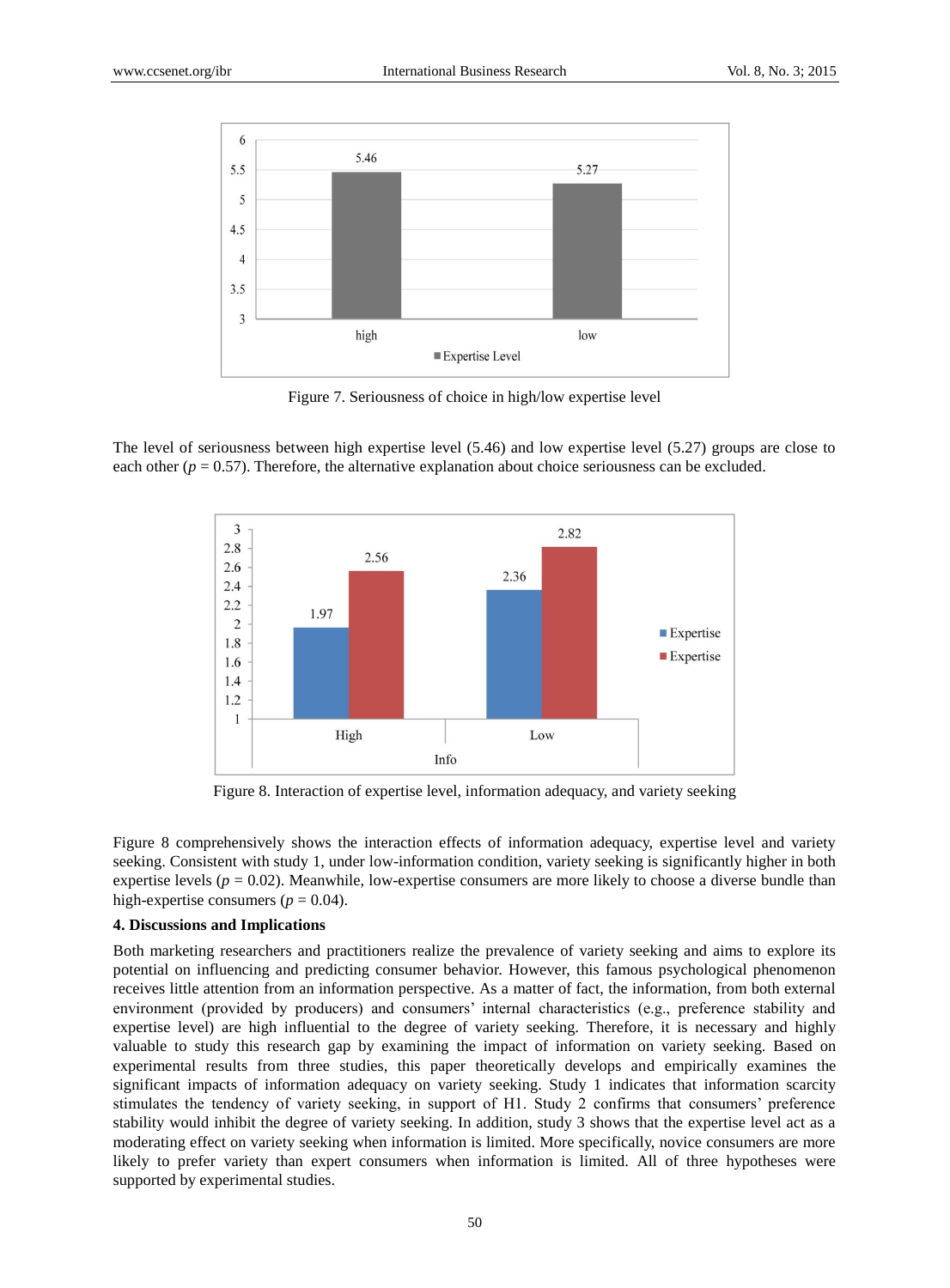## *4.1 Theoretical Contributions*

This paper contributes to the marketing and psychological literature in three ways. First, the author identifies three distinct aspects of marketing information that influential to consumers' decision-making process. While the literature has long highlighted the importance of firms' marketing communication strategy in influencing consumers' choices, this issue has received little attention from consumers' perspective. This paper offers a new conceptualization of consumers' information that is grounded in marketing communication literature (e.g., Shapiro & Varian, 2013; Chen & Xie, 2008). Specifically, both external and internal information influences consumers' degree of variety seeking at the point of purchase. External information is provided by producers or markets, including product quality/functionality, brand features, and third party reviews, etc. Internal information that influences variety seeking are consumers' preference stability (inherent) and expertise level (learned). The author posits that the adequacy of external information, the stability of consumers' preferences, and the expertise level actively influence the degree of variety seeking. Second, this paper provides some of the first experimental evidence supporting the widely held but previously untested link between marketing information strategy and variety seeking. The experimental results indicate that information scarcity, preference instability and low expertise level all stimulate higher degree of variety seeking. Thus, the investigation of linkages between marketing communication and variety seeking is of great theoretical importance to the researches regarding the interaction between psychological theories and marketing implementations. Third, the results of experimental studies deepen the understanding of the variety seeking. Prior research has identified the extensive existence of variety seeking across multiple disciplines. However, little study has focused on the mechanism of variety seeking and its antecedent factors. By examining this issue from an information perspective, the author identifies the underlying information mechanism of variety seeking and explores the potential moderators for this mechanism.

### *4.2 Managerial Implications*

This study also has useful implications for managers. First, experimental results highlight the importance of information scarcity on variety seeking. Firms have to take effective information disclosure strategy in response to increasing expectation and fierce competition. Since abundant information would inhibit the effect of variety seeking, firms have to identify their product categories and then fit them into appropriate information disclosure strategies. When within-category product category in which variety seeking could benefit both sides of the market, firms need to pay attention to control the adequacy of information; while in brand-level competition where variety seeking sometimes backfires, providing sufficient information could maintain brand's credibility and enhance customer loyalty as well (e.g., Herrmann & Hetimann, 2006). Second, the comprehensive framework of information and its significant impact on variety seeking indicate that information is also a two-way communication. On the one hand, firms should be cautious about information disclosure to consumers, as previous implication suggest. On the other hand, firms are advised to collect information from consumers' preferences, expertise levels and feedbacks to better planning and executing information strategy, and hence achieve higher performance. Third, experimental results suggest consumers to actively collect and use information to control for the risks accompanied by variety seeking. Both collecting external information (provide by produces and market communication) and making full use of own knowledge/experience can effectively reduce the risks of wrong choices and impulsive consumption.

#### **5. Limitations and Future Research**

This paper still has potential to explore. First, three studies were conducted through questionnaire. The data from real purchase activities could better reveal the linkage between information and variety seeking. For instance, this paper begins with an example of yogurt. The result will be more convincing and closer to consumer behavior if the data was collected by a field experiment from a real local grocery store. Second, future research can take the product characteristics into consideration. The current research investigated consumers' choice on beverages, which have low switching costs. However, examining the variety seeking on expensive and durable products would result in interesting comparisons to the current paper. Finally, future study should take participants age into consideration. The current study chose university students as participants. However, studies show that the tendency of variety seeking is negatively associated with age (e.g., Novak & Mather, 2007). Therefore, it is desirable to investigate the information-variety seeking link across various ages of consumers in the future.

#### **References**

Akerlof, G. A. (1970). The market for "lemons": Quality uncertainty and the market mechanism. *The Quarterly Journal of Economics, 84*(3), 488-500. http://dx.doi.org/10.2307/1879431

Alba, J. W., & Hutchinson, J. W. (1987). Dimensions of consumer expertise. *Journal of Consumer Research*,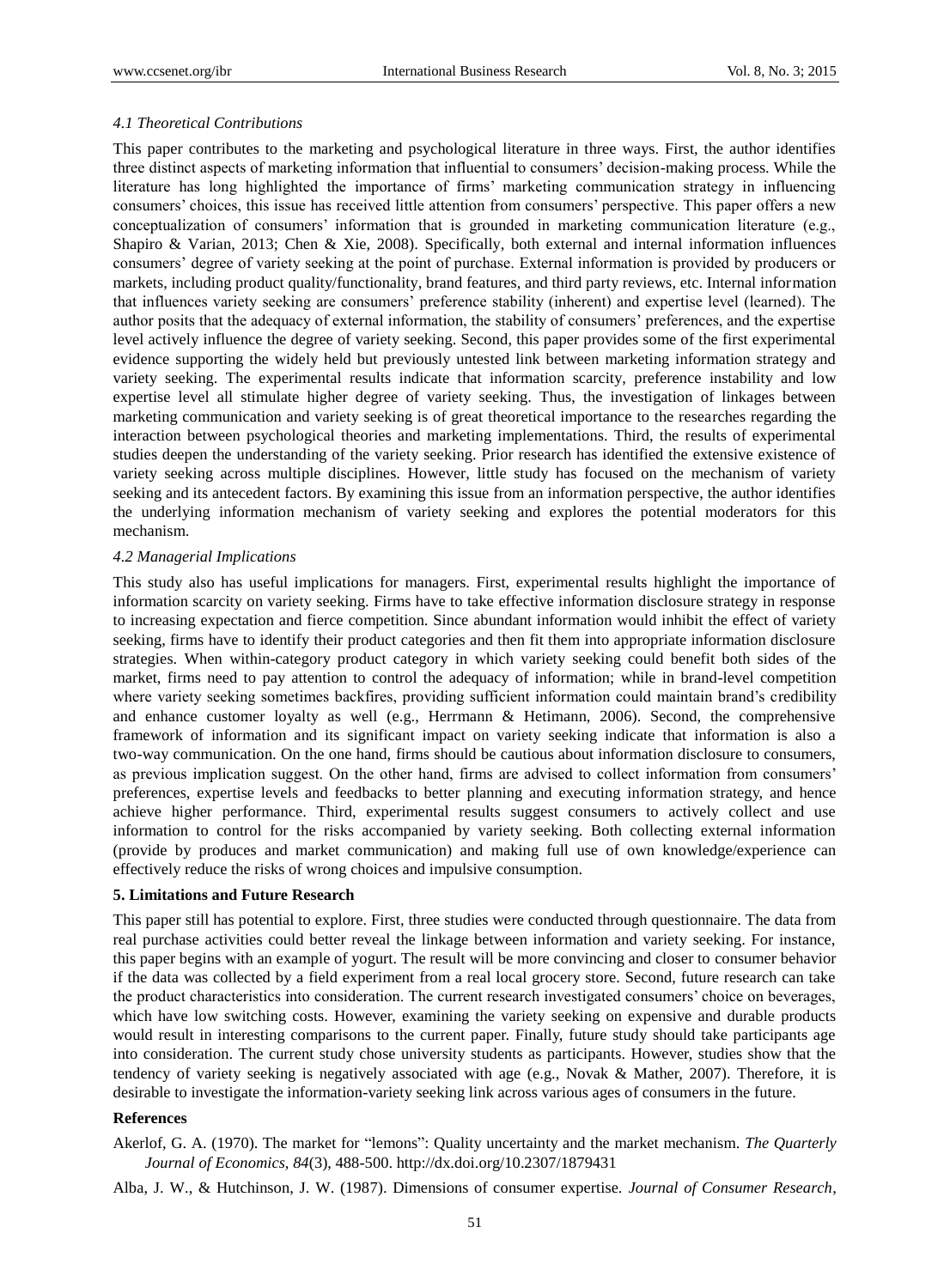411-454. http://dx.doi.org/10.1086/209080

- Alba, J. W., & Hutchinson, J. W. (2000). Knowledge calibration: What consumers know and what they think they know. *Journal of Consumer Research, 27*(2), 123-156. http://dx.doi.org/10.1086/314317
- Barrett, L. F., & Salovey, P. (Eds.). (2002). *The wisdom in feeling: Psychological processes in emotional intelligence.* Guilford Press.
- Bettman, J. R., Luce, M. F., & Payne, J. W. (2008). Preference construction and preference stability: Putting the pillow to rest. *Journal of Consumer Psychology, 18*(3), 170-174. http://dx.doi.org/10.1016/j.jcps.2008.04.003
- Bickart, B., & Schindler, R. M. (2001). Internet forums as influential sources of consumer information. *Journal of Interactive Marketing, 15*(3), 31-40. http://dx.doi.org/10.1002/dir.1014
- Chen, Y., & Xie, J. (2008). Online consumer review: Word-of-mouth as a new element of marketing communication mix. *Management Science, 54*(3), 477-491. http://dx.doi.org/10.1287/mnsc.1070.0810
- Chernev, A. (2003). When more is less and less is more: The role of ideal point availability and assortment in consumer choice. *Journal of Consumer Research, 30*(2), 170-183.
- Choi, J., Kim, B. K., Choi, I., & Yi, Y. (2006). Variety seeking tendency in choice for others: Interpersonal and intrapersonal causes. *Journal of Consumer Research, 32*(4), 590-595. http://dx.doi.org/10.1086/500490
- Colin, C., & George, L. (2004). *Behavioral economics: Past, present, future.* Princeton: Princeton University Press.
- Connolly, T., & Ordóñez, L. (2003). *Judgment and decision making*. John Wiley & Sons, Inc.
- Finne, Å., & Grönroos, C. (2009). Rethinking marketing communication: From integrated marketing communication to relationship communication. *Journal of Marketing Communications, 15*(2-3), 179-195. http://dx.doi.org/10.1080/13527260902757654
- Fox, C. R., Ratner, R. K., & Lieb, D. S. (2005). How subjective grouping of options influences choice and allocation: Diversification bias and the phenomenon of partition dependence. *Journal of Experimental Psychology: General, 134*(4), 538. http://dx.doi.org/10.1037/0096-3445.134.4.538
- Gourville, J. T., & Soman, D. (2005). Overchoice and assortment type: When and why variety backfires. *Marketing Science, 24*(3), 382-395. http://dx.doi.org/10.1287/mksc.1040.0109
- Grünhagen, M., Dant, R. P., & Zhu, M. (2012). Emerging consumer perspectives on american franchise offerings: Variety seeking behavior in China. *Journal of Small Business Management, 50*(4), 596-620. http://dx.doi.org/10.1111/j.1540-627X.2012.00368.x
- Herrmann, A., & Heitmann, M. (2006). Providing more or providing less? Accounting for cultural differences in consumers' preference for variety. *International Marketing Review, 23*(1), 7-24. http://dx.doi.org/10.1108/02651330610646278
- Hsee, C. K. (1996). The evaluability hypothesis: An explanation for preference reversals between joint and separate evaluations of alternatives. *Organizational Behavior and Human Decision Processes, 67*(3), 247-257. http://dx.doi.org/10.1006/obhd.1996.0077
- Kahneman, D., & Lovallo, D. (1993). Timid choices and bold forecasts: A cognitive perspective on risk taking. *Management Science, 39*(1), 17-31. http://dx.doi.org/10.1287/mnsc.39.1.17
- Kim, H. S., & Drolet, A. (2003). Choice and self-expression: a cultural analysis of variety-seeking. *Journal of Personality and Social Psychology, 85*(2), 373. http://dx.doi.org/10.1037/0022-3514.85.2.373
- Kirby, K. N., & Herrnstein, R. J. (1995). Preference reversals due to myopic discounting of delayed reward. *Psychological Science, 6*(2), 83-89. http://dx.doi.org/10.1111/j.1467-9280.1995.tb00311.x
- Levav, J., & Zhu, R. J. (2009). Seeking freedom through variety. *Journal of Consumer Research, 36*(4), 600-610. http://dx.doi.org/10.1086/599556
- Maheswaran, D. (1994). Country of origin as a stereotype: Effects of consumer expertise and attribute strength on product evaluations. *Journal of Consumer Research*, 354-365. http://dx.doi.org/10.1086/209403
- McAlister, L., & Pessemier, E. (1982). Variety seeking behavior: An interdisciplinary review. *Journal of Consumer Research*, 311-322. http://dx.doi.org/10.1086/208926
- Newell, B. R., Lagnado, D. A., & Shanks, D. R. (2007). *Straight choices: The psychology of decision making.*